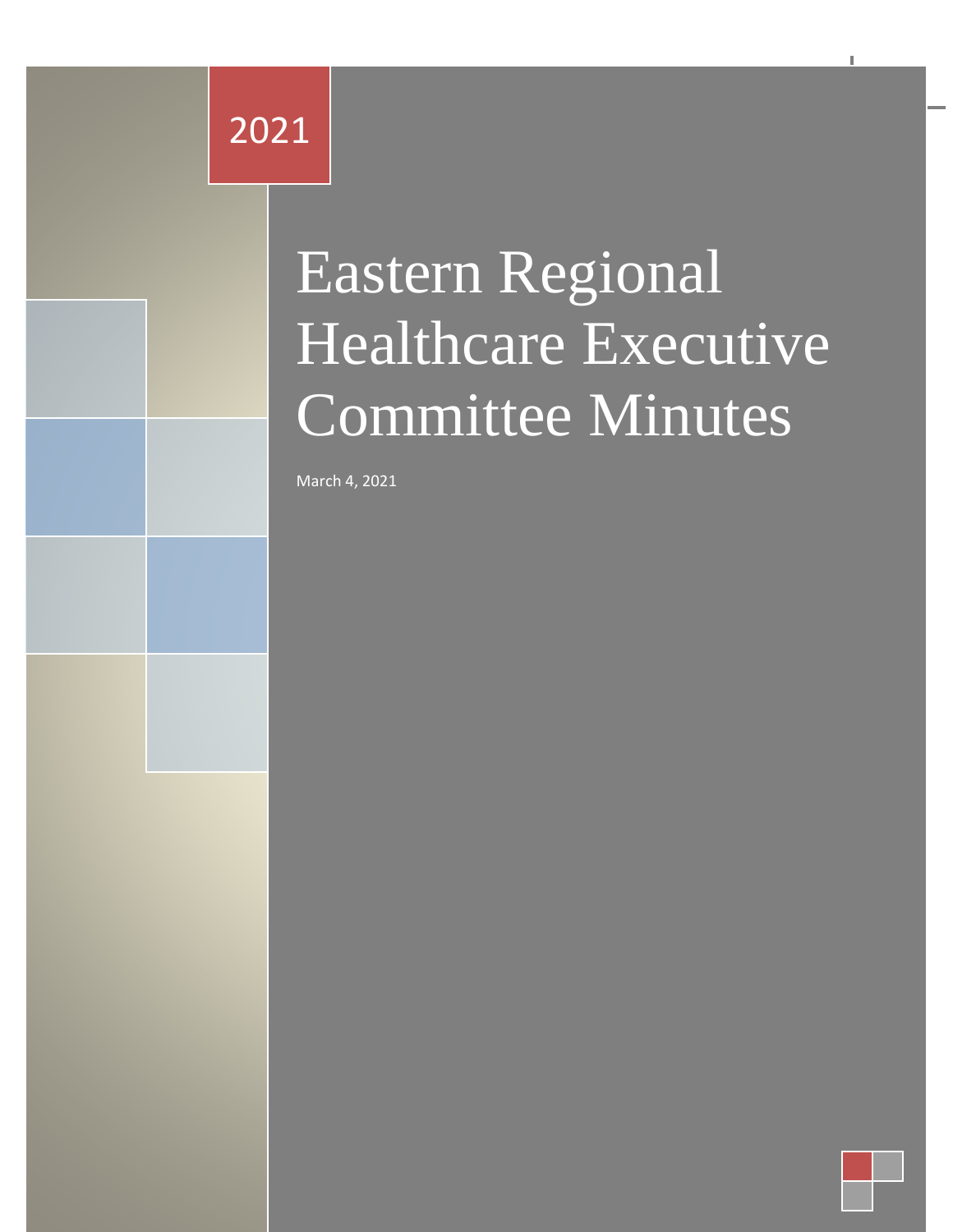#### **Eastern Regional Healthcare Coalition Executive Committee Meeting March 4, 2021 via Zoom Meeting 1300 - 1335**

## Call to Order

**Chairman Peter Leyva called the meeting to order at 1 pm.**

**Roll Call**

**Members Present:**

- **Peter Leyva, Chair/Prairie Community Hospital**
- **Todd Opp, Glendive Medical Center**
- **Julie Brodhead, Richland County PH**
- **Bridget Norby, Daniels Memorial Hospital/EMS**
- **Lois Leibrand, Daniels County PH**
- **Cindia Ellis, One Health/Custer County PH**
- **James Black, Holy Rosary HealthCare**
- **Robbie Kavon, MHA**
- **Casey Driscoll, MHA**
- **Kitty Songer, MHA**
- **Cindee McKee, MHA**

**Guests Present:**

• **None**

**Members Not Present:**

- **Clay Lammers, Garfield County EMS/Sheriff**
- **Heidi Visocan, Sheridan County EMS/Sheriff**
- **Deborah French, Rosebud Healthcare Center**
- **Jessica Price, Sidney Health Center**
- **Sue Davis, Phillips County Hospital**
- **Kyrsten Brinkley, MHA**
- **Jeff Gates, MT DES**
- **Don McGiboney, MT DPHHS**
- **Gary Zimmerman, MT DPHHS**
- **Jacob Brown, MT DPHHS**

Minutes – deferred to next meeting Treasurer's Report – deferred to next meeting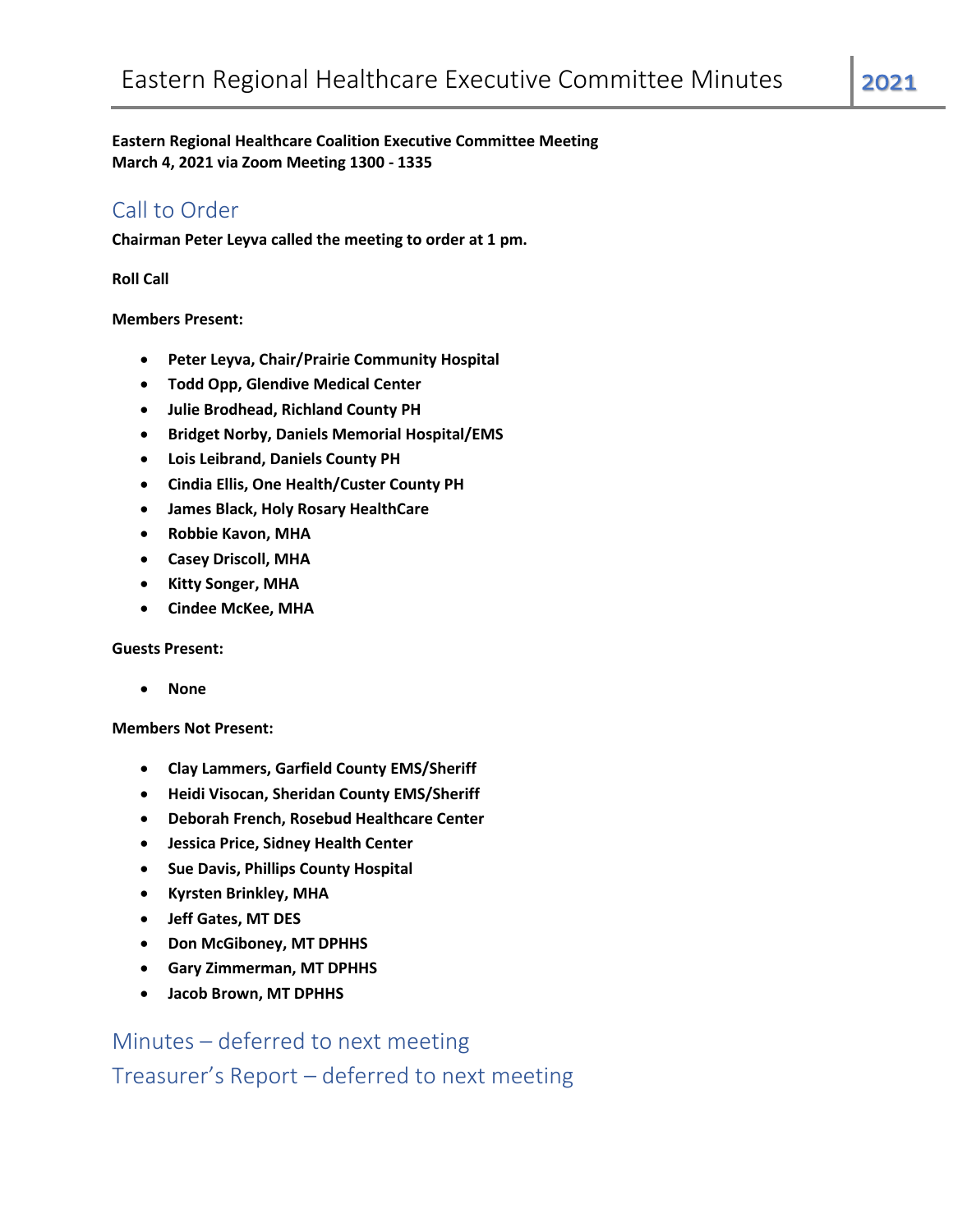## Old Business – deferred to next meeting

### New Business

#### **COVID Funds:**

- Workgroup of Todd Opp, Peter Leyva, and Julie Brodhead recommends purchasing PAPRs for Critical Access Hospitals as first-receivers of patients with Highly Infectious Diseases.
- Approximately \$100,246.25 left to spend.
- Committee recommend 3M Versaflo PAPRs, with extra batteries and filters, as funding allows. Goal is for universal equipment within the region and filling a gap, as most facilities either no longer have PAPRs or have outdated ones.
- Discussion was to purchase healthcare appropriate PAPRs and filters at this time, and consider purchasing chemical appropriate ones in future grant year, if funding is available.
- Motion by Bridget Norby to purchase five PAPR units appropriate for healthcare use per facility, as well as extra batteries and filters, as funding allows. Motion seconded by James Black and approved unanimously.
- Robbie and Cindee will work on getting ordered and dispersed to facilities.

#### **HPP Funds:**

- At the January 7, 2021 meeting, the executive committee voted to purchase Pediatric Broselow Tape, Pedi Spine Board Pads, and Pediatric Stethoscope/BP Cuffs for EMS agencies and Clinics in our area. Total costs - \$12,698.82. Cindee is getting these ordered and Robbie will disperse once received.
- Approximately \$46,300.86 left to spend
- Workgroup recommended pursuing Amateur Radios project in our region:
	- $\circ$  Has been a goal of the Eastern Coalition for several years to fill a gap of redundant communication.
	- $\circ$  Facilities would be asked to have a licensed person in their facility, if possible, or at least in the area as a second option.
	- $\circ$  Operator License is \$15 for first level, an expense the facilities would be asked to bear.
	- o Charlie Hanson, Eastern District Field Officer/Montana Disaster & Emergency Services is working with the Southern Coalition with a similar project. He has agreed to assist the Eastern Coalition as well if the committee wishes to pursue this project.
		- He suggested scheduling a separate meeting to discuss the plan and challenges.
		- **EXED** Charlie offered to assist with classes to get personnel licensed, may be via zoom or in person.